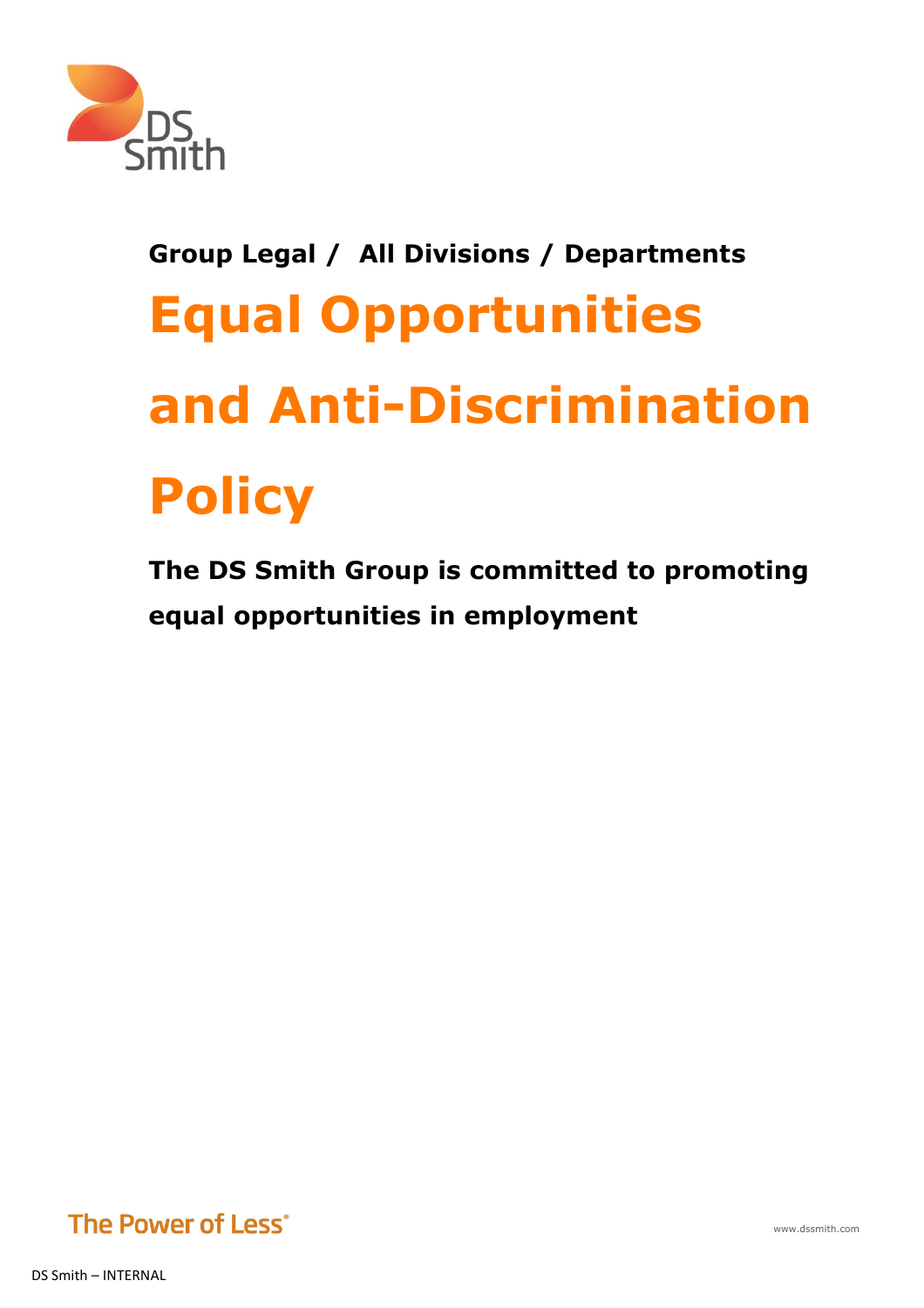| <b>Smith</b> | <b>Policy Name</b> |             |                      |        |  |  |
|--------------|--------------------|-------------|----------------------|--------|--|--|
| Doc number   | <b>Version No</b>  | Owner       | <b>Approval Date</b> |        |  |  |
|              |                    | Jacky Wearn | July 2020            | Page 2 |  |  |

#### **Equal Opportunities and Anti-Discrimination Policy Statement**

The DS Smith Group is committed to promoting equal opportunities in employment. Job applicants, employees and contingent workers will receive equal treatment regardless of age, disability, race, religion or belief, sex, sexual orientation, gender reassignment, marriage and civil partnership, pregnancy and maternity or any other characteristic protected by local law ("Protected Characteristics").

The DS Smith Group is also committed to providing a respectful work environment and has a zerotolerance approach to discrimination.

This document sets out the approach to equal opportunities and the avoidance of discrimination at work within the DS Smith Group, and the processes in place to be followed in the event of an actual or suspected breach. [The policy can be found on Plexus.](https://dss365.sharepoint.com/sites/plexus/Divisions/Group/Pages/Group-HR-Policies.aspx)

If you find conduct in the workplace to be unwelcome or offensive or a violation of this policy, you should inform the person engaging in the conduct that you want the conduct to stop. However, if you are uncomfortable taking this action (or even if you have taken this action), you should report it to your manager or to HR or use the "Speak Up!" process so the Group can investigate and take appropriate remedial measures to end any conduct that violates this policy.

The DS Smith Group takes a strict approach to discrimination; you are required to comply with this policy at all times and without exception.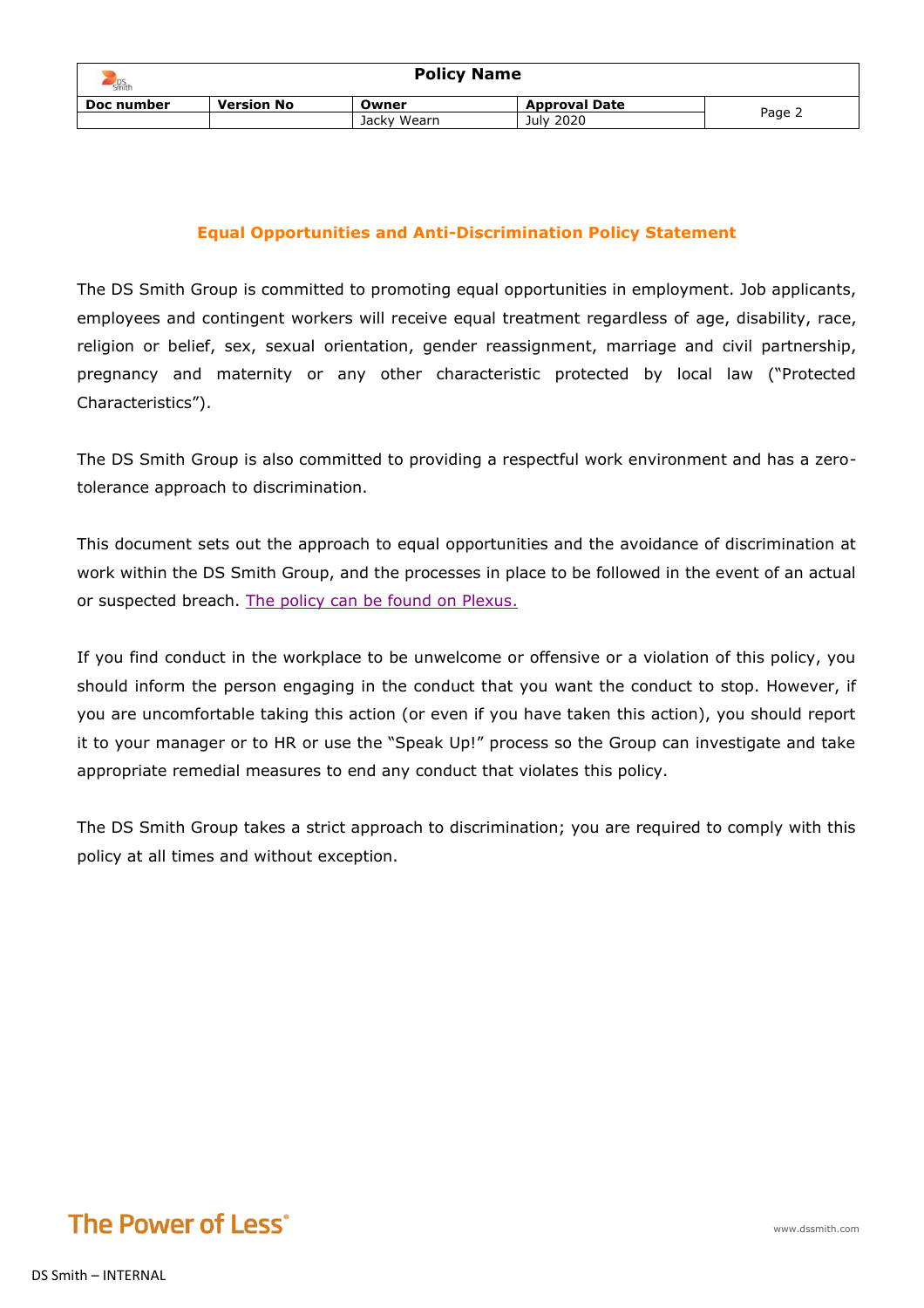

### 1.1 This policy sets out the DS Smith Group's approach to equal opportunities and the avoidance of discrimination at work.

- 1.2 This policy covers all job applicants, employees and contingent workers within the DS Smith Group. For the purposes of this policy, 'contingent workers' is a collective term for all individuals who are providing services to the company that are not DS Smith employees and includes the self-employed, contractors, volunteers and trainees.
- 1.3 To the extent that there are any policies in your local jurisdiction that provide additional rights, obligations, and/or responsibilities, you must follow those policies as well.
- 1.4 This policy does not form part of any employee's contract of employment and we may amend it at any time.
- 1.5 If you have any questions or are unsure whether any decisions or circumstances could be a breach of this policy, you should contact the Human Resources Team.

#### **2. Who is responsible for this Policy?**

- 2.1 The Group Operational Committee (GOC) has overall responsibility for the effective operation of this policy and for ensuring compliance with discrimination law.
- 2.2 The Human Resources Team has responsibility for the implementation and management of this policy and ensuring compliance with discrimination law including the daily operational reasonability for this policy.
- 2.3 All managers must set an appropriate standard of behaviour, lead by example and ensure that those they manage understand and adhere to the policy and promote our aims and objectives with regard to equal opportunities and the prevention of discrimination. Appropriate training will be provided to equip employees and managers in fulfilling and exceeding this expectation.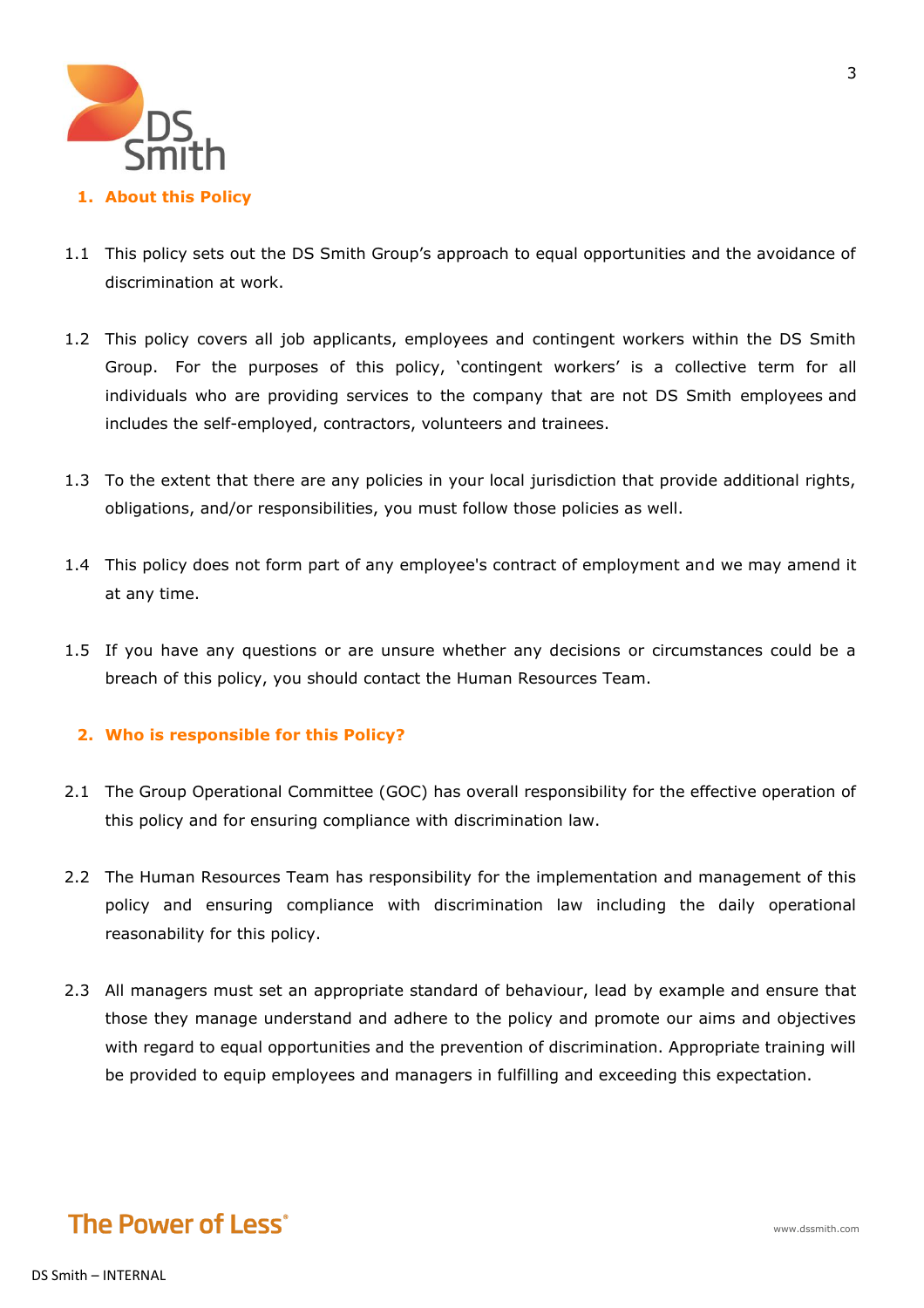

#### **3. Discrimination**

- 3.1 You must not unlawfully discriminate against or harass current or former employees, contingent workers or others, including, but not limited to job applicants, clients, customers, suppliers and visitors. This is applicable in the workplace, outside the workplace, when dealing with customers, suppliers or other work-related contacts, when wearing a uniform and on work-related trips or events including social events.
- 3.2 There are a number of different forms of discrimination that you should be familiar with:
	- **a) Direct discrimination:** this is the most obvious form of discrimination, where someone is treated less favourably because of a Protected Characteristic (e.g. rejecting a job applicant because of their religious views or sexual orientation).
	- **b) Indirect discrimination:** this form of discrimination is less obvious, involving a provision, criterion or practice that applies to everyone but adversely affects people with particular Protected Characteristics more than others, and is not justified and proportionate to achieving the legitimate aim at stake.
	- **c) Disability discrimination:** this includes direct and indirect discrimination, any unjustified less favourable treatment because of the effects of a disability, and failure to make reasonable adjustments to alleviate disadvantages caused by a disability.
	- **d) Harassment:** this includes sexual harassment and other unwanted conduct related to a Protected Characteristic, which has the purpose or effect of violating someone's dignity or creating an intimidating, hostile, degrading, humiliating or offensive environment for them.
	- **e) Victimisation:** retaliation against someone who has complained or has supported someone else's complaint about discrimination or harassment.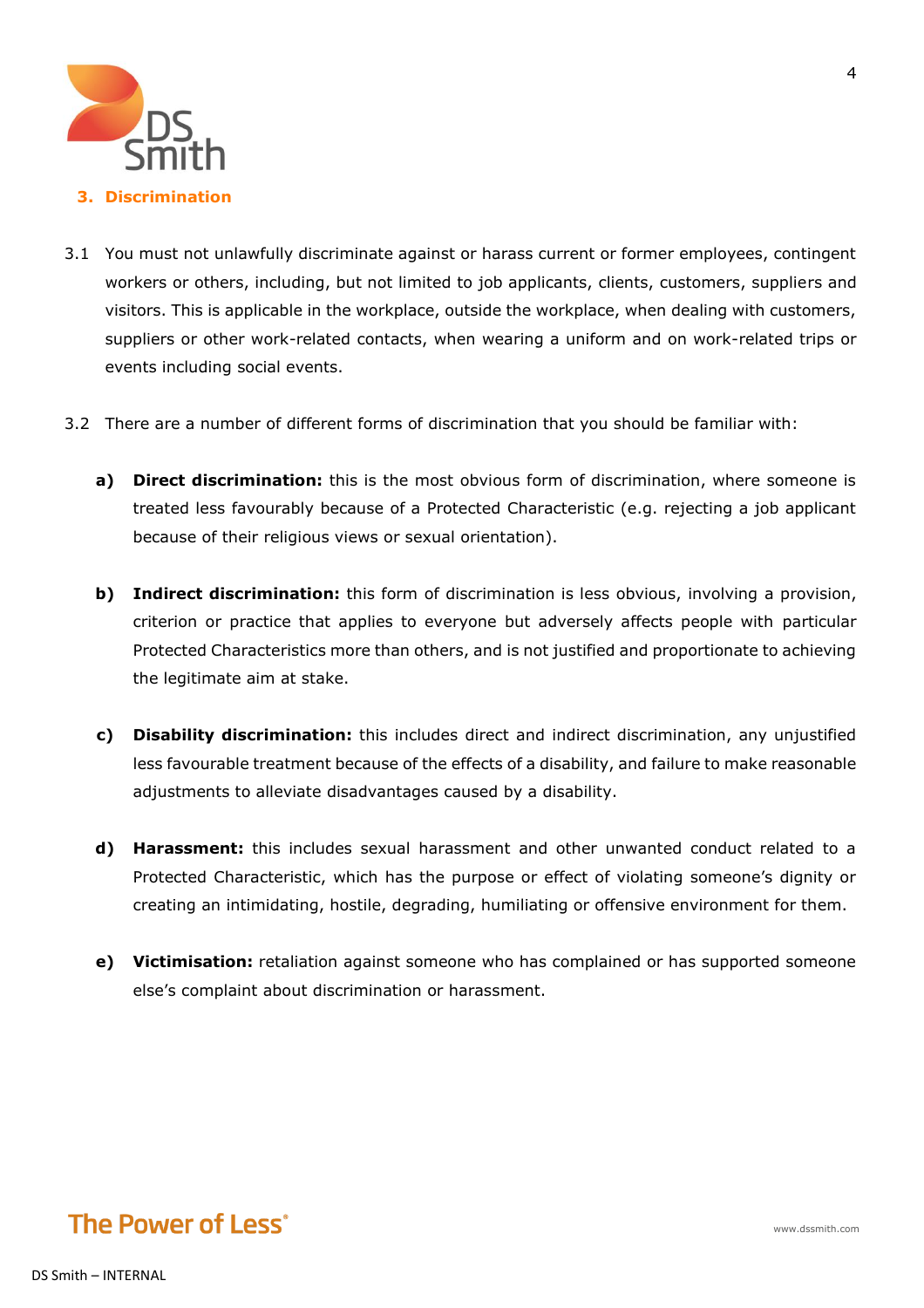

- 4.1 If you are disabled or become disabled, we encourage you to communicate this with us so that we can support you as appropriate. This information will, of course, be treated confidentially and in line with data protection legislation and the Group Data Protection Policy.
- 4.2 If you experience difficulties at work because of your disability, you should contact your line manager or the Human Resources Team to discuss any reasonable adjustments that would help overcome or minimise the difficulty. We will consider the matter carefully and try to accommodate your needs in compliance with applicable laws.
- 4.3 We will, in accordance with applicable laws, ensure that our premises are suitable for use by individuals with disabilities. We will also regularly monitor the physical features of our premises to consider whether they might place anyone with a disability at a substantial disadvantage. Where necessary, we will take reasonable steps to improve access.

#### **5. Harassment**

- 5.1 Harassment can take different forms and may be of a verbal, written, visual, or physical nature. Some examples of what might be considered harassment, depending on the facts and circumstances, include but are not limited to, the following:
	- **a) Verbal, Written, or Visual Harassment:** Unwelcome or derogatory comments regarding Protected Characteristics, threats of physical harm, inappropriate gestures, or the distribution, including by e-mail or other electronic media, or display in any work area, of written or graphic material negatively portraying such Protected Characteristics.
	- **b) Physical Harassment:** Hitting, pushing, or other aggressive physical contact, touching or threats to take such action or impeding or blocking movements.
	- **c) Sexual Harassment:** Unwelcome sexual conduct, whether verbal, visual, or physical, including, among other things, sexual advances; demands or unwelcome pressure for sexual favors; making or threatening reprisals after a negative response to sexual advances; making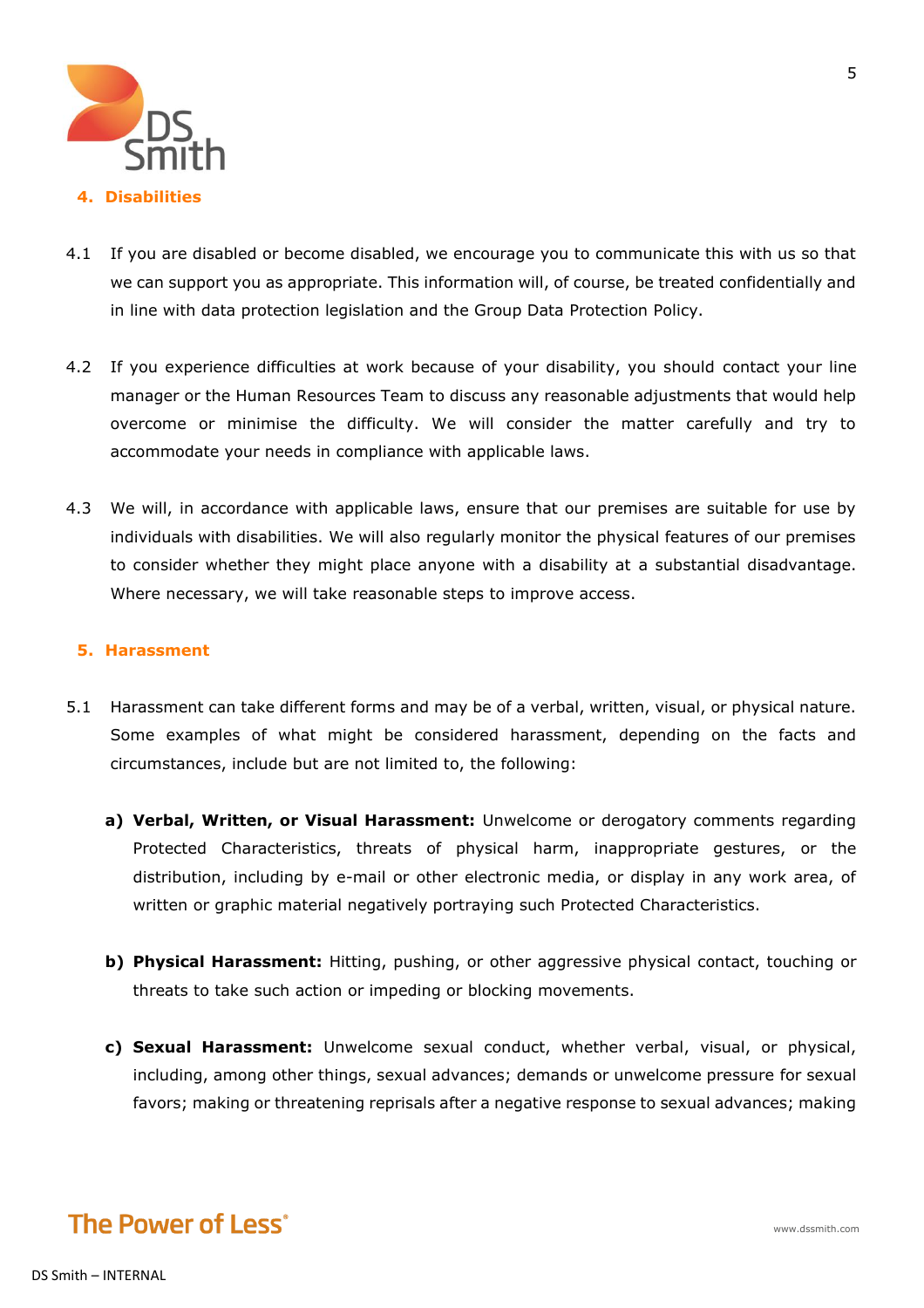

or using derogatory comments, epithets, slurs, sexually explicit jokes, or comments about an individual's body or style of dress; leering; making sexual gestures; displaying sexually suggestive objects; physical touching; or other unwelcome verbal, visual, or physical conduct of a sexual nature, whether or not it was designed or intended to promote an intimate relationship.

#### **6. Recruitment and Selection**

- 6.1 The DS Smith Group will take all reasonable steps to eliminate discrimination from internal and external recruitment and selection. For more detail please follow the link to the DS Smith Group Recruitment and Selection Policy.
- 6.2 Job Specifications should be designed to avoid directly or indirectly discriminating positively or negatively and will be proactively advertised to encourage as diverse an applicant pool as possible. Every stage of the selection process should be designed and conducted to eliminate potential discrimination
- 6.3 When checking whether employees are entitled to work in their relevant jurisdiction, assumptions about immigration status should not be made based on appearance or apparent nationality. All prospective employees, regardless of nationality, must be able to produce documents to demonstrate the right to work (e.g. passport) to satisfy immigration requirements. The Human Resources Team can provide a list of acceptable documents.

#### **7. Equal Opportunity during employment**

7.1 This policy applies to all aspects of employment as well as recruitment, including remuneration, working pattern, training, appraisals, career development and progression opportunity, conduct at work, disciplinary and grievance procedures, and termination of employment.

#### **8. Equal Opportunities Monitoring**

8.1 To ensure that this policy is operating effectively, to identify groups that may be underrepresented or disadvantaged in the DS Smith workplace, and to inform positive action to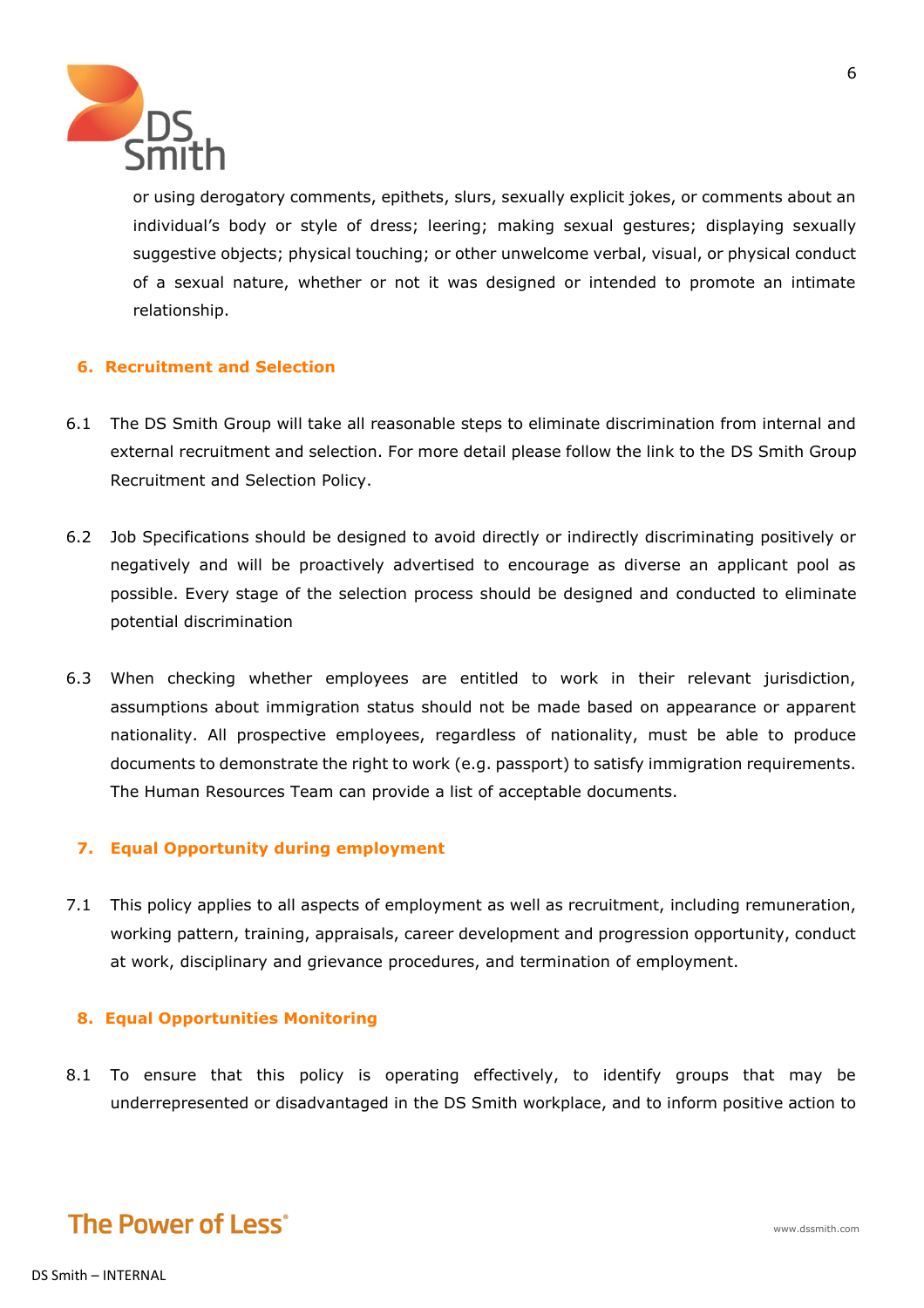

address, we may monitor Protected Characteristics of applicants and existing staff, in accordance with local law and the Group Data Protection Policy.

- 8.2 Provision of this information is voluntary and it will not adversely affect an individual's chances of recruitment or any other decision related to their employment.
- 8.3 Analysing this data helps us take appropriate steps to actively progress equality and inclusion in the organisation.

#### **9. Breaches of this Policy**

- 9.1 If you directly experience or observe or are made aware of behaviour in the workplace that is in violation of the minimum expectation of conduct detailed in this policy we recommend the following
	- 9.1.1 inform the person engaging in the conduct in a clear, concise, and unambiguous manner that the conduct is unwelcome or offensive and that you want the conduct to stop.
	- 9.1.2 However, if you are uncomfortable taking this action (or even if you have taken this action), speak to your manager or the Human Resources Team (select the person with whom you feel most comfortable discussing the situation) or via "Speak Up!".
- 9.2 We expect any DS Smith Group manager who is aware of conduct inconsistent with, or in violation of, this policy is to speak immediately to their Human Resources Business Partner.
- 9.3 The DS Smith Group takes a strict approach to breaches of this policy, which will be investigated thoroughly and dealt with in accordance with the relevant disciplinary procedures and applicable law. This may include disciplinary action up to and including termination of employment.
- 9.4 We may discipline an employee for any inappropriate conduct discovered while investigating reports of alleged violations of this policy, even if the conduct does not amount to a violation of the law, subject to all local law requirements (unless such allegations are found to be untrue and clearly unjustified).